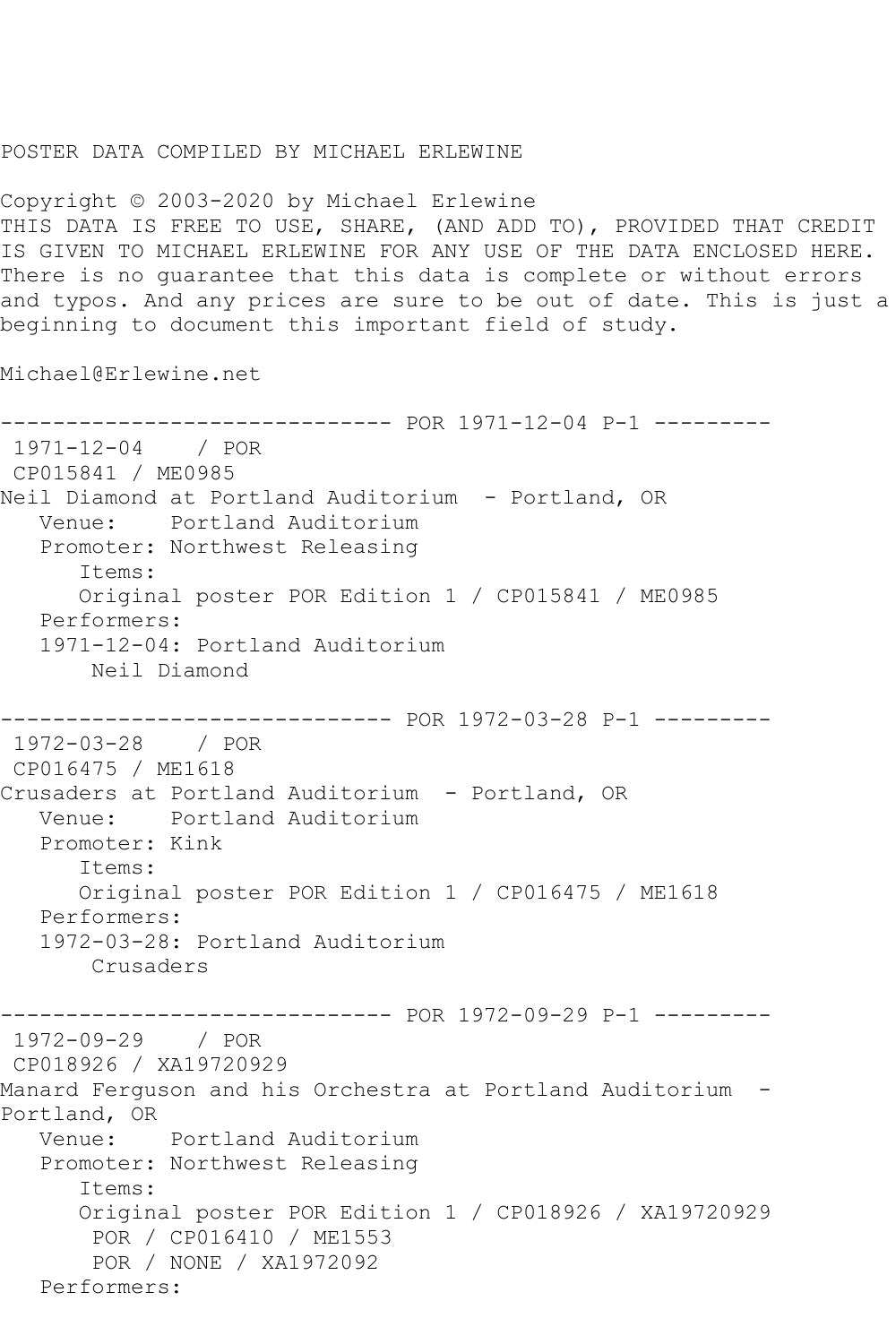1972-09-29: Portland Auditorium Manard Ferguson and his Orchestra ------------------------------ POR 1973-02-06 P-1 --------- 1973-02-06 / POR CP015490 / ME0636 Ella Fitzgerald, Count Basie at Portland Auditorium - Portland, OR Event: Pablo Jazz Festival Venue: Portland Auditorium Items: Original poster POR Edition 1 / CP015490 / ME0636 POR / CP020798 / XM19730206 POR / NONE / XM1973020 Performers: 1973-02-06: Portland Auditorium Ella Fitzgerald / Count Basie / Oscar Peterson / Joe Pass ------------------------------ POR 1973-05-10 P-1 --------- 1973-05-10 / POR CP016480 / ME1623 Judy Collins at Portland Auditorium - Portland, OR Venue: Portland Auditorium Promoter: Northwest Releasing Items: Original poster POR Edition 1 / CP016480 / ME1623 POR / CP018948 / XA19730510 POR / NONE / XA1973051 Performers: 1973-05-10: Portland Auditorium Judy Collins ------------------------------ POR 1975-07-29 P-1 --------- 1975-07-29 / POR CP015879 / ME1023 Cleo Lane at Portland Auditorium - Portland, OR Venue: Portland Auditorium Promoter: Vincent Ryan Items: Original poster POR Edition 1 / CP015879 / ME1023 Performers: 1975-07-29: Portland Auditorium Cleo Lane ------------------------------ POR 1976-05-18 P-1 --------- 1976-05-18 / POR CP016314 / ME1457 Tom Jones at Portland Auditorium - Portland, OR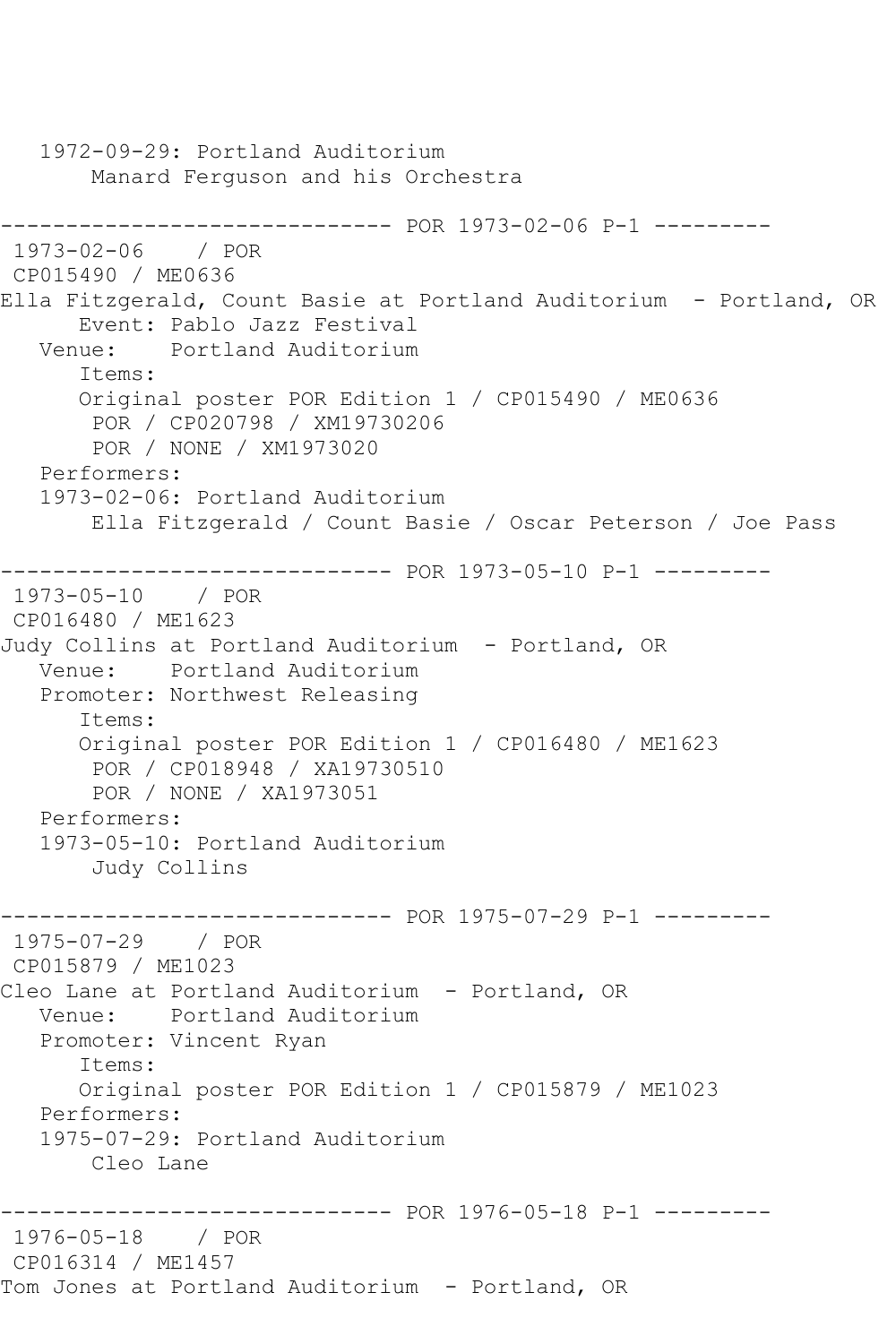Venue: Portland Auditorium Promoter: Northwest Releasing Items: Original poster POR Edition 1 / CP016314 / ME1457 Performers: 1976-05-18 1976-05-19: Portland Auditorium Tom Jones ------------------------------ POR 1976-11-05 P-1 --------- 1976-11-05 / POR CP016111 / ME1255 Helen Reddy, Mike Nuen at Portland Auditorium - Portland, OR Venue: Portland Auditorium Promoter: Northwest Releasing Items: Original poster POR Edition 1 / CP016111 / ME1255 Performers: 1976-11-05: Portland Auditorium Helen Reddy / Mike Nuen / KXL ------------------------------ POR 1977-01-26 P-1 --------- 1977-01-26 / POR CP016326 / ME1469 Tony Bennett, Torrie Zito at Portland Auditorium - Portland, OR Venue: Portland Auditorium Items: Original poster POR Edition 1 / CP016326 / ME1469 Performers: 1977-01-26: Portland Auditorium Tony Bennett / Torrie Zito ------------------------------ POR 1977-08-20 P-1 --------- 1977-08-20 / POR CP020905 / XM19770820 Blood, Sweat and Tears at Portland Auditorium - Portland, OR Venue: Portland Auditorium Items: Original poster POR Edition 1 / CP020905 / XM19770820 POR / CP015921 / ME1065 Performers: 1977-08-20: Portland Auditorium Blood / Sweat and Tears ------------------------------ POR 1978-04-08 P-1 --------- 1978-04-08 / POR CP015494 / ME0640 Art Garfunkel at Portland Auditorium - Portland, OR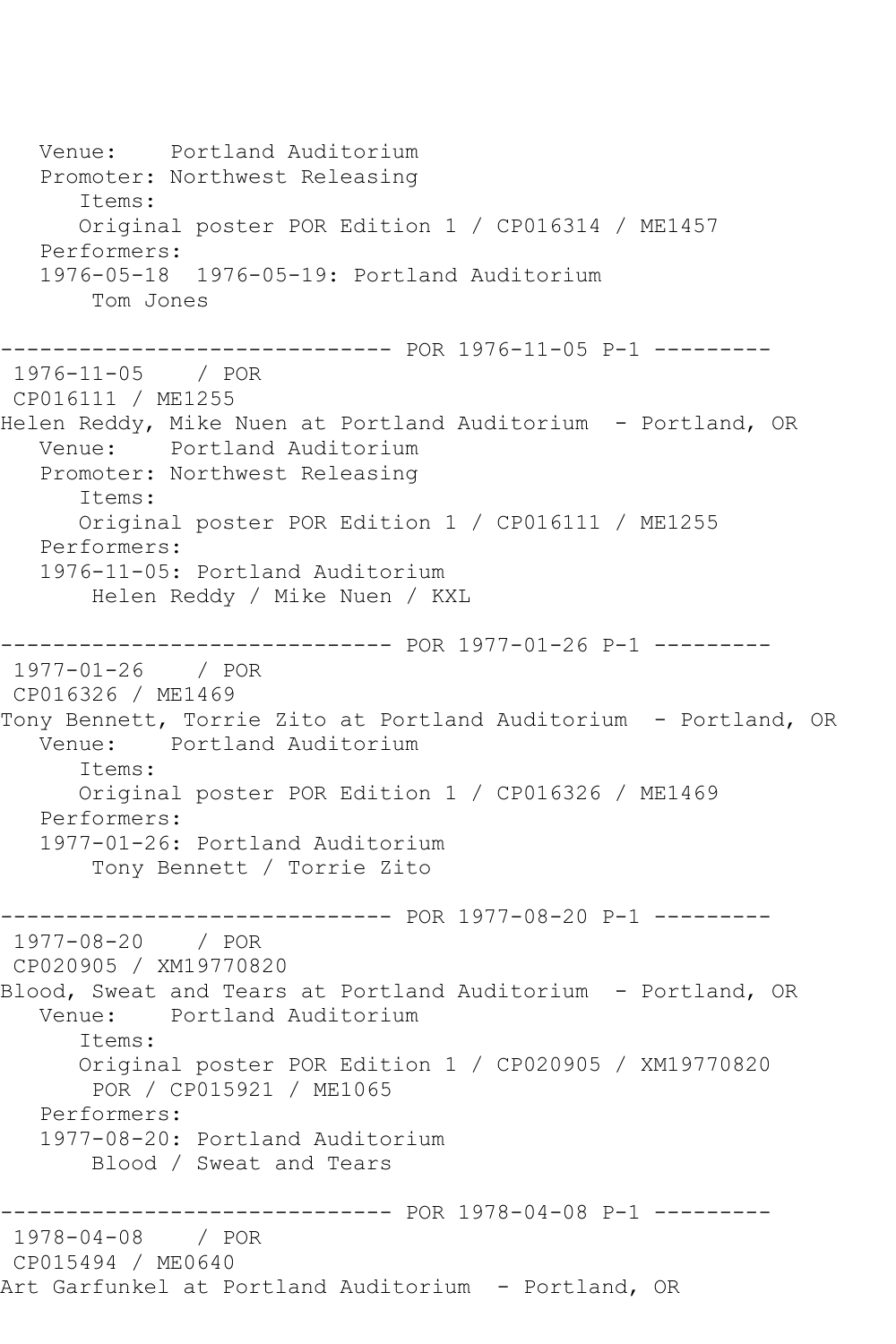```
 Venue: Portland Auditorium
   Promoter: KEX
       Items:
       Original poster POR Edition 1 / CP015494 / ME0640
        POR / CP015909 / ME1053
   Performers:
    1978-04-08: Portland Auditorium
        Art Garfunkel
------------------------------ POR 1978-09-26 P-1 ---------
1978-09-26 / POR 
CP020924 / XM19780926
Glenn Yarbrough, Limelighters at Portland Auditorium - Portland, OR<br>Venue: Portland Auditorium
            Portland Auditorium
       Items:
       Original poster POR Edition 1 / CP020924 / XM19780926
   Performers:
    1978-09-26: Portland Auditorium
        Glenn Yarbrough / Limelighters
------------------------------ POR 1979-02-08 P-1 ---------
1979-02-08 / POR 
CP020929 / XM19790208
Floyd Cramer, Boots Randolph at Portland Auditorium - Portland, OR
   Venue: Portland Auditorium
       Items:
       Original poster POR Edition 1 / CP020929 / XM19790208
        POR / CP015956 / ME1100
        POR / NONE / XM1979020
    Performers:
    1979-02-08: Portland Auditorium
        Floyd Cramer / Boots Randolph
                    ------------------------------ POR 1980-06-15 P-1 ---------
1980-06-15 / POR 
CP020959 / XM19800615
Belafonte at Portland Auditorium - Portland, OR
   Venue: Portland Auditorium
       Items:
       Original poster POR Edition 1 / CP020959 / XM19800615
        POR / NONE / XM1980061
    Performers:
    1980-06-15: Portland Auditorium
        Belafonte
               ------------------------------ POR 1981-07-11 P-1 ---------
1981-07-11 / POR
```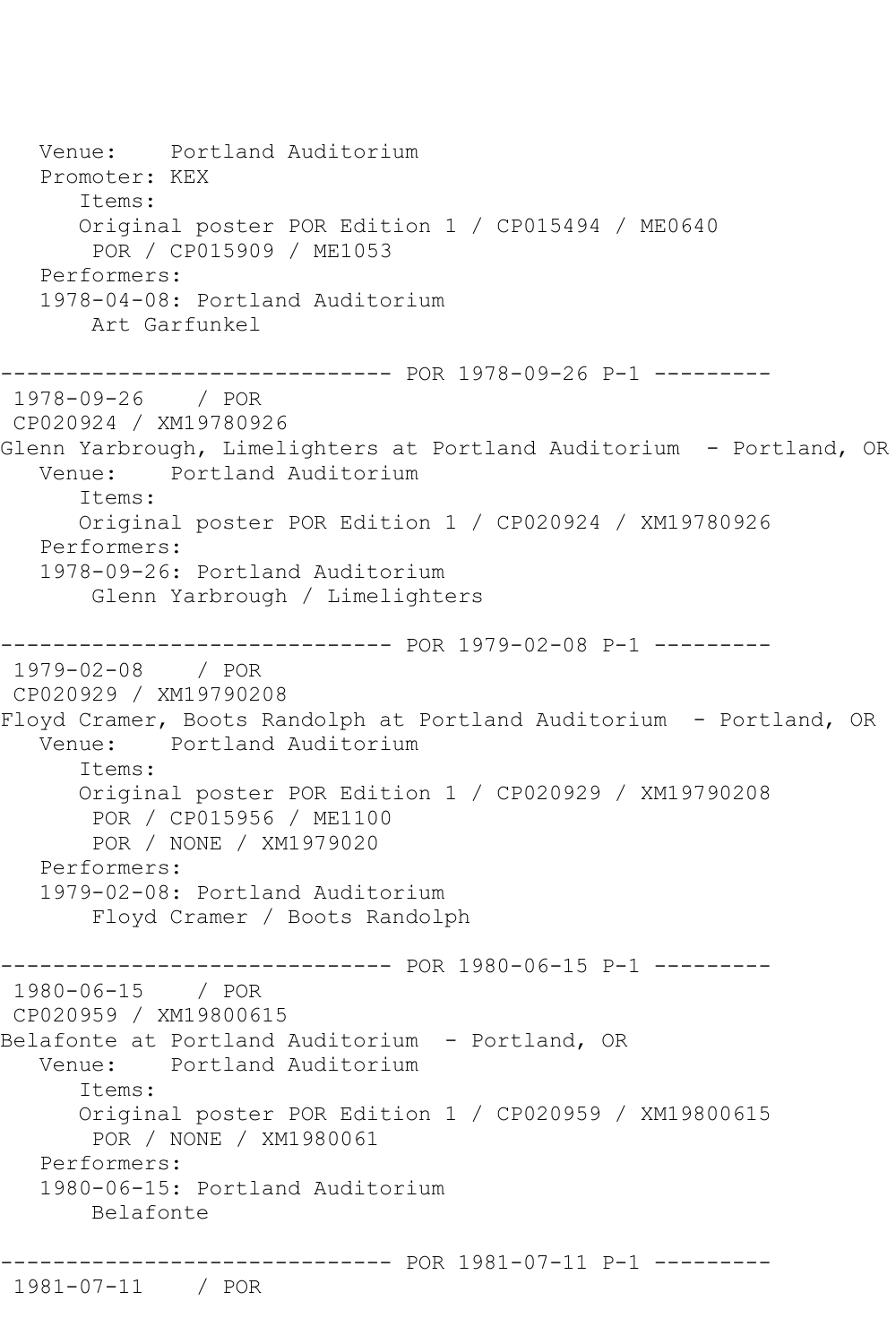CP020986 / XM19810711 Mac Davis, Bellamy Brothers at Portland Auditorium - Portland, OR Venue: Portland Auditorium Items: Original poster POR Edition 1 / CP020986 / XM19810711 Performers: 1981-07-11: Portland Auditorium Mac Davis / Bellamy Brothers ------------------------------ POR 1990-09-18 P-1 --------- 1990-09-18 / POR CP015880 / ME1024 Cleo Lane at Portland Auditorium - Portland, OR Venue: Portland Auditorium Promoter: Northwest Releasing Items: Original poster POR Edition 1 / CP015880 / ME1024 Performers: 1990-09-18: Portland Auditorium Cleo Lane ------------------------------ POR 19zz-02-03 P-1 --------- 19zz-02-03 / POR CP015819 / ME0963 Natalie Cole at Portland Auditorium - Portland, OR Venue: Portland Auditorium Items: Original poster POR Edition 1 / CP015819 / ME0963 Performers: 19zz-02-03: Portland Auditorium Natalie Cole ------------------------------ POR 19zz-03-28 P-1 --------- 19zz-03-28 / POR CP016070 / ME1214 Jane Oliver at Portland Auditorium - Portland, OR Venue: Portland Auditorium Items: Original poster POR Edition 1 / CP016070 / ME1214 Performers: 19zz-03-28: Portland Auditorium Jane Oliver ------------------------------ POR 19zz-04-03 P-1 --------- 19zz-04-03 / POR CP016056 / ME1200 Heavy Organ, Virgil Fox at Portland Auditorium - Portland, OR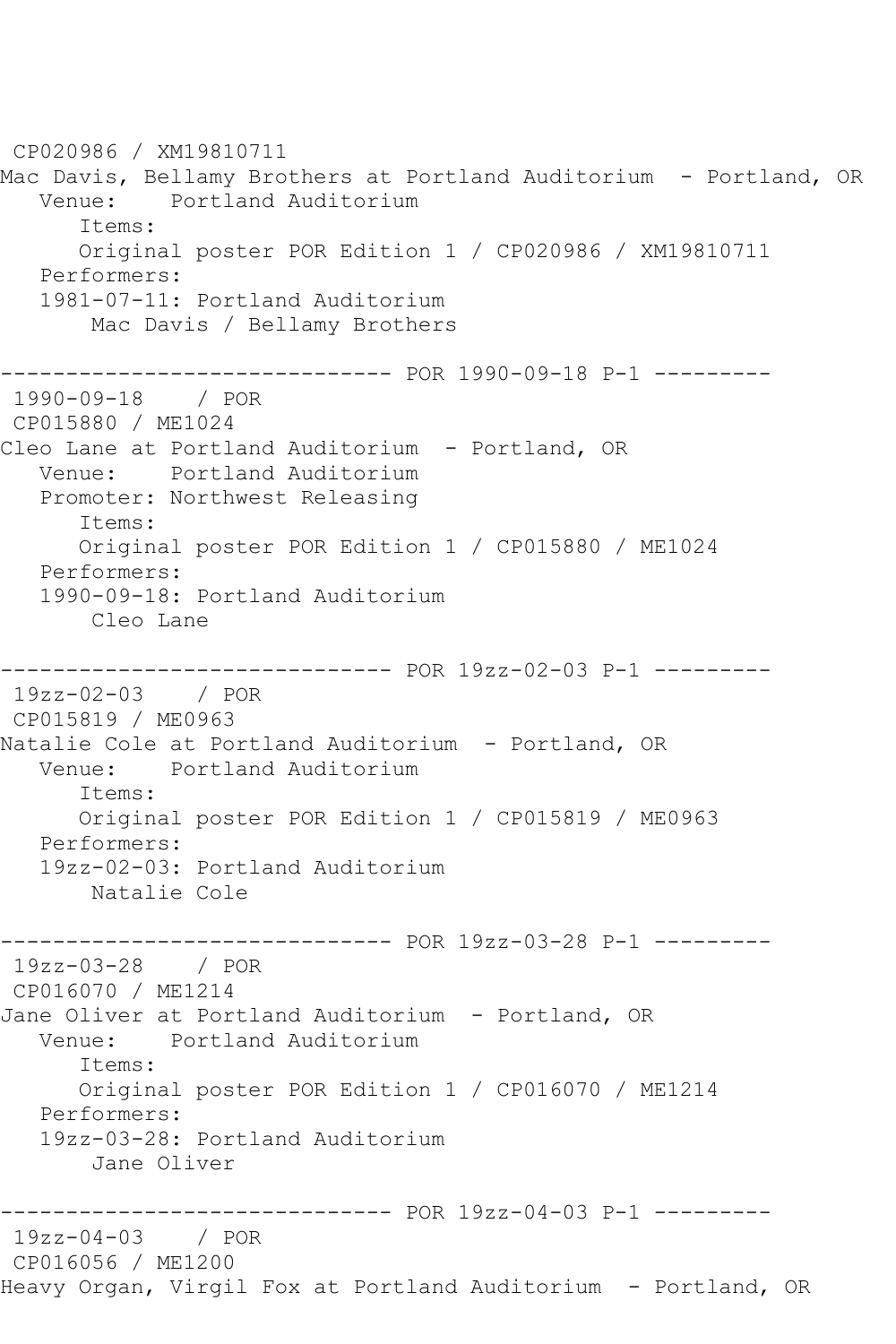Venue: Portland Auditorium Items: Original poster POR Edition 1 / CP016056 / ME1200 Performers: 19zz-04-03: Portland Auditorium Heavy Organ / Virgil Fox / Northwest Productions ------------------------------ POR 19zz-04-11 P-1 --------- 19zz-04-11 / POR CP015822 / ME0966 Irish Rovers at Portland Auditorium - Portland, OR Venue: Portland Auditorium Promoter: Northwest Releasing Items: Original poster POR Edition 1 / CP015822 / ME0966 Performers: 19zz-04-11: Portland Auditorium Irish Rovers ------------------------------ POR 19zz-04-19 P-1 --------- 19zz-04-19 / POR CP015968 / ME1112 Chet Atkins at Portland Auditorium - Portland, OR Venue: Portland Auditorium Promoter: Northwest Releasing Items: Original poster POR Edition 1 / CP015968 / ME1112 Performers: 19zz-04-19: Portland Auditorium Chet Atkins ------------------------------ POR 19zz-04-23 P-1 --------- 19zz-04-23 / POR CP015885 / ME1029 George Carlin at Portland Auditorium - Portland, OR Venue: Portland Auditorium Promoter: Avalon Productions Items: Original poster POR Edition 1 / CP015885 / ME1029 Performers: 19zz-04-23: Portland Auditorium George Carlin ------------------------------ POR 19zz-04-24 P-1 --------- 19zz-04-24 / POR CP016062 / ME1206 Benny Goodman at Portland Auditorium - Portland, OR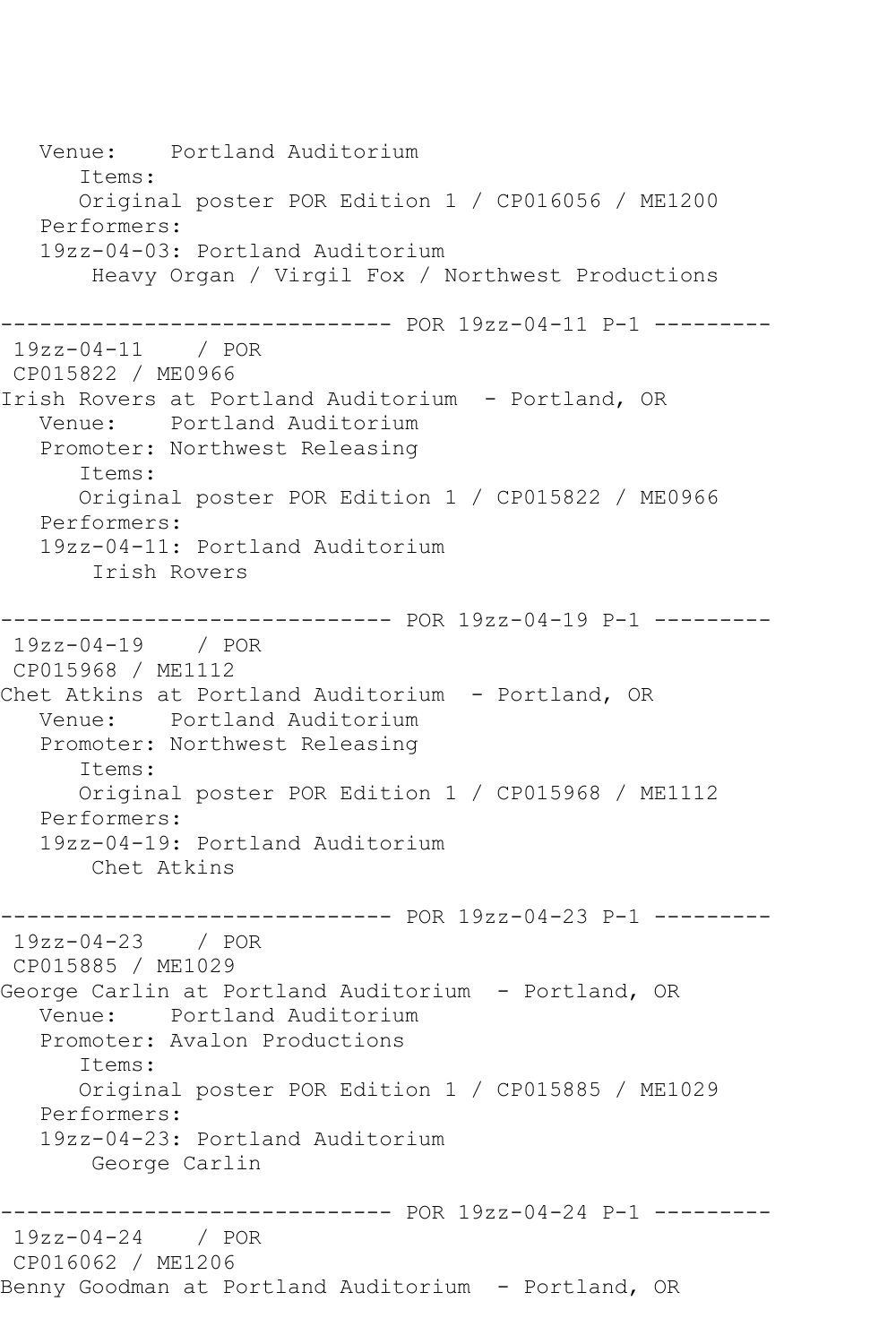Venue: Portland Auditorium Promoter: Northwest Releasing Items: Original poster POR Edition 1 / CP016062 / ME1206 Performers: 19zz-04-24: Portland Auditorium Benny Goodman ------------------------------ POR 19zz-05-16 P-1 --------- 19zz-05-16 / POR CP016316 / ME1459 Glenn Yarbrough at Portland Auditorium - Portland, OR Venue: Portland Auditorium Promoter: Northwest Releasing Items: Original poster POR Edition 1 / CP016316 / ME1459 Performers: 19zz-05-16: Portland Auditorium Glenn Yarbrough ------------------------------ POR 19zz-05-17 P-1 --------- 19zz-05-17 / POR CP015899 / ME1043 Liberace at Portland Auditorium - Portland, OR Venue: Portland Auditorium Items: Original poster POR Edition 1 / CP015899 / ME1043 Performers: 19zz-05-17 19zz-05-18: Portland Auditorium Liberace ------------------------------ POR 19zz-08-08 P-1 --------- 19zz-08-08 / POR CP016268 / ME1411 Rita Coolidge, Kris Kristofferson at Portland Auditorium - Portland, OR Venue: Portland Auditorium Promoter: Northwest Releasing Items: Original poster POR Edition 1 / CP016268 / ME1411 Performers: 19zz-08-08: Portland Auditorium Rita Coolidge / Kris Kristofferson ------------------------------ POR 19zz-08-26 P-1 --------- 19zz-08-26 / POR CP016148 / ME1292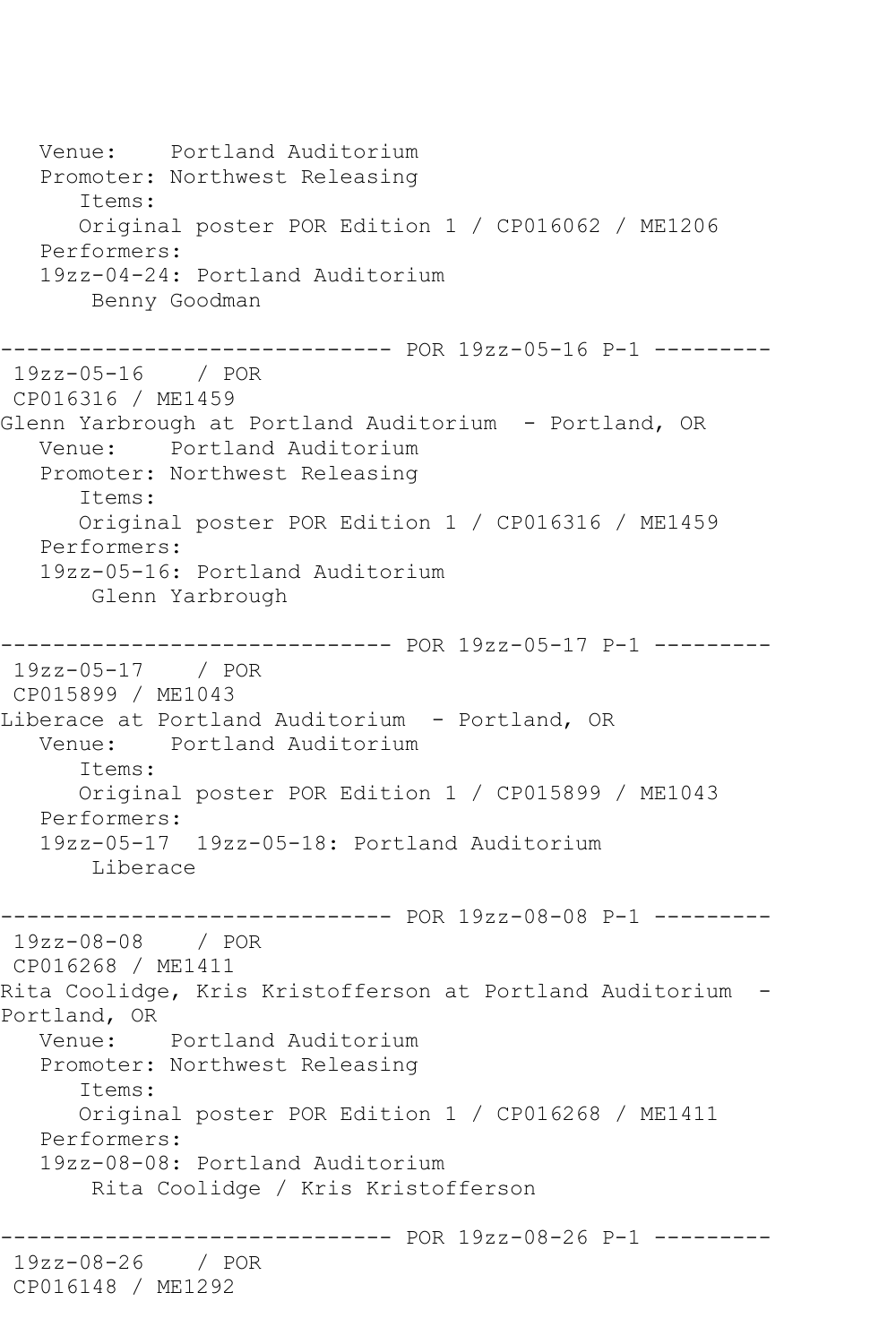Judy Collins at Portland Auditorium - Portland, OR Venue: Portland Auditorium Promoter: Kink Items: Original poster POR Edition 1 / CP016148 / ME1292 Performers: 19zz-08-26 19zz-08-27: Portland Auditorium Judy Collins ------------------------------ POR 19zz-08-29 P-1 --------- 19zz-08-29 / POR CP016476 / ME1619 Cleo Lane, John Dankworth at Portland Auditorium - Portland, OR Venue: Portland Auditorium Promoter: Northwest Releasing Items: Original poster POR Edition 1 / CP016476 / ME1619 Performers: 19zz-08-29: Portland Auditorium Cleo Lane / John Dankworth ------------------------------ POR 19zz-08-30 P-1 --------- 19zz-08-30 / POR CP016220 / ME1363 Judy Collins at Portland Auditorium - Portland, OR Venue: Portland Auditorium Promoter: Kink Items: Original poster POR Edition 1 / CP016220 / ME1363 Performers: 19zz-08-30: Portland Auditorium Judy Collins ------------------------------ POR 19zz-09-09 P-1 --------- 19zz-09-09 / POR CP016110 / ME1254 Letterman at Portland Auditorium - Portland, OR Venue: Portland Auditorium Promoter: Northwest Releasing Items: Original poster POR Edition 1 / CP016110 / ME1254 Performers: 19zz-09-09: Portland Auditorium Letterman ------------------------------ POR 19zz-09-19 P-1 ---------

19zz-09-19 / POR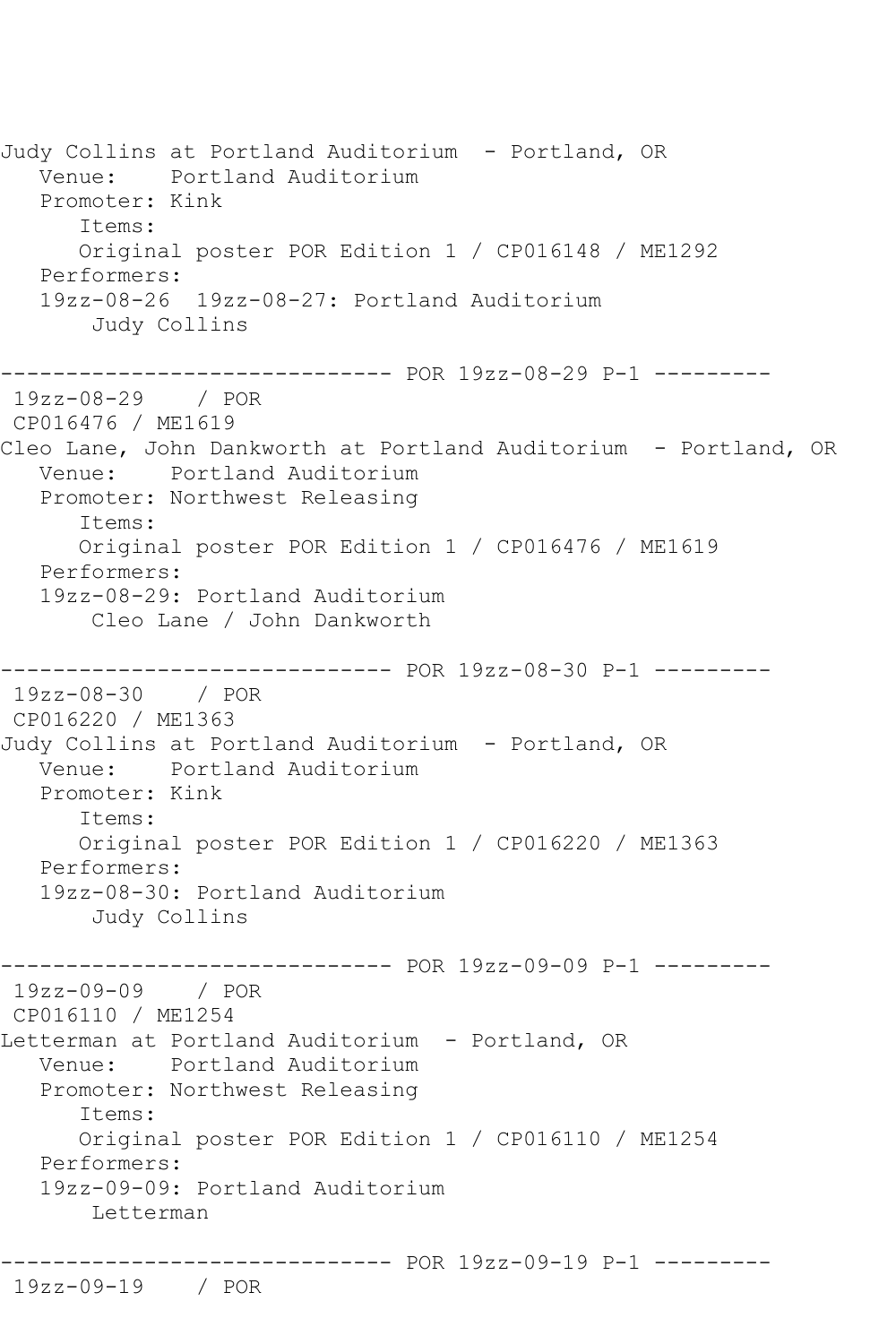CP016094 / ME1238 Lou Rawls at Portland Auditorium - Portland, OR Venue: Portland Auditorium Promoter: Northwest Releasing Items: Original poster POR Edition 1 / CP016094 / ME1238 Performers: 19zz-09-19: Portland Auditorium Lou Rawls ------------------------------ POR 19zz-09-25 P-1 --------- 19zz-09-25 / POR CP015866 / ME1010 Dave Brubeck at Portland Auditorium - Portland, OR Venue: Portland Auditorium Promoter: Northwest Releasing Items: Original poster POR Edition 1 / CP015866 / ME1010 Performers: 19zz-09-25: Portland Auditorium Dave Brubeck ------------------------------ POR 19zz-10-07 P-1 --------- 19zz-10-07 / POR CP016114 / ME1258 Preservation Hall Jazz Band Venue: Portland Auditorium Items: Original poster POR Edition 1 / CP016114 / ME1258 Performers: 19zz-10-07: Portland Auditorium Preservation Hall Jazz Band ------------------------------ POR 19zz-10-20 P-1 --------- 19zz-10-20 / POR CP016100 / ME1244 John Prine, Byron Berline at Portland Auditorium - Portland, OR Venue: Portland Auditorium Promoter: Kink Items: Original poster POR Edition 1 / CP016100 / ME1244 Performers: 19zz-10-20: Portland Auditorium John Prine / Byron Berline ------------------------------ POR 19zz-10-25 P-1 --------- 19zz-10-25 / POR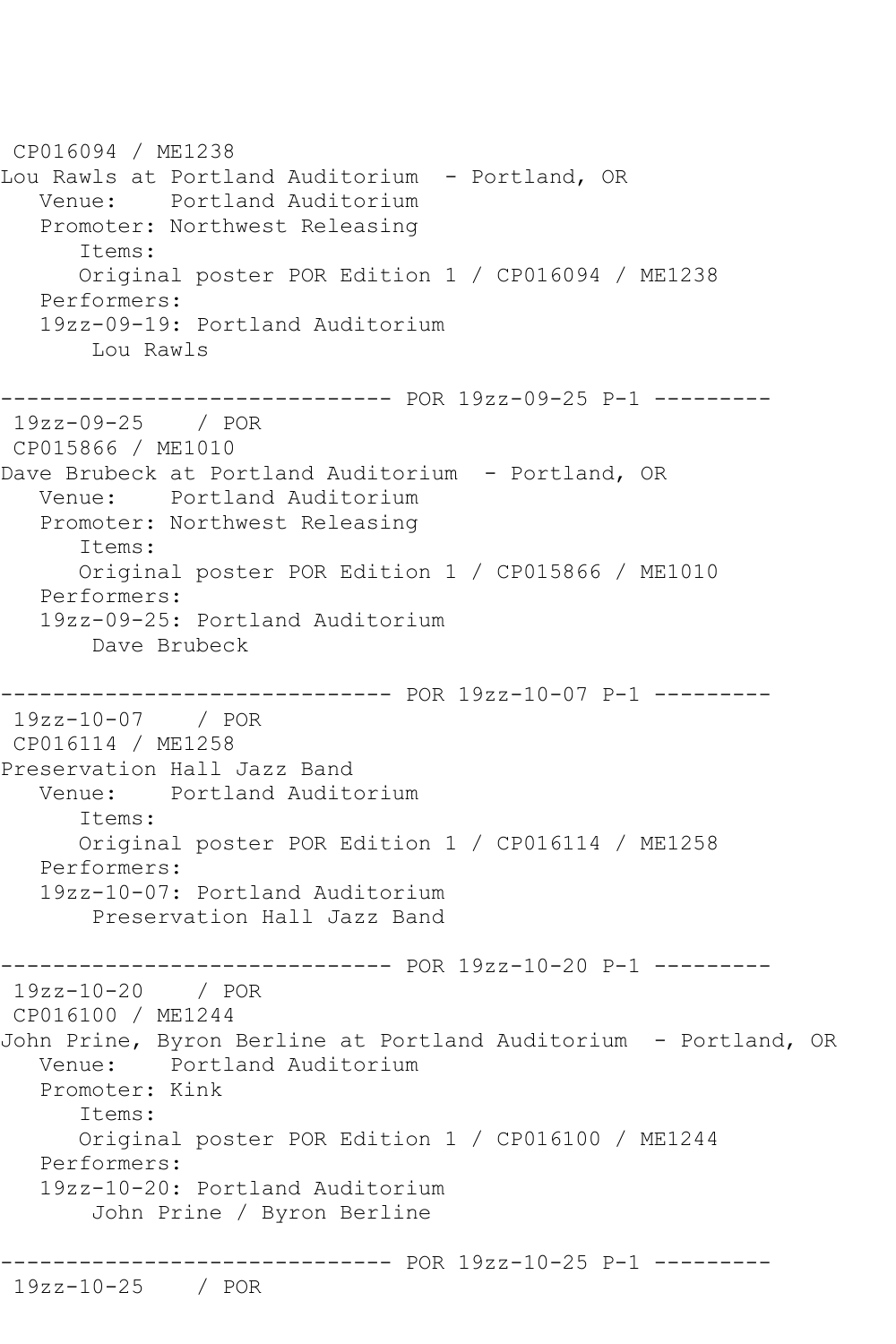CP015821 / ME0965 Irish Rovers at Portland Auditorium - Portland, OR Venue: Portland Auditorium Promoter: Northwest Releasing Items: Original poster POR Edition 1 / CP015821 / ME0965 Performers: 19zz-10-25: Portland Auditorium Irish Rovers ------------------------------ POR 19zz-11-11 P-1 --------- 19zz-11-11 / POR CP016322 / ME1465 Leo Kottke at Portland Auditorium - Portland, OR Venue: Portland Auditorium Promoter: Northwest Releasing Items: Original poster POR Edition 1 / CP016322 / ME1465 Performers: 19zz-11-11: Portland Auditorium Leo Kottke ------------------------------ POR 19zz-11-16 P-1 --------- 19zz-11-16 / POR CP016201 / ME1344 Leo Kottke at Portland Auditorium - Portland, OR Venue: Portland Auditorium Promoter: Northwest Releasing Items: Original poster POR Edition 1 / CP016201 / ME1344 Performers: 19zz-11-16: Portland Auditorium Leo Kottke ------------------------------ POR 19zz-11-19 P-1 --------- 19zz-11-19 / POR CP016109 / ME1253 Johnny Mathis at Portland Auditorium - Portland, OR Venue: Portland Auditorium Promoter: Northwest Releasing Items: Original poster POR Edition 1 / CP016109 / ME1253 Performers: 19zz-11-19: Portland Auditorium Johnny Mathis ------------------------------ POR 19zz-11-19 P-1 ---------